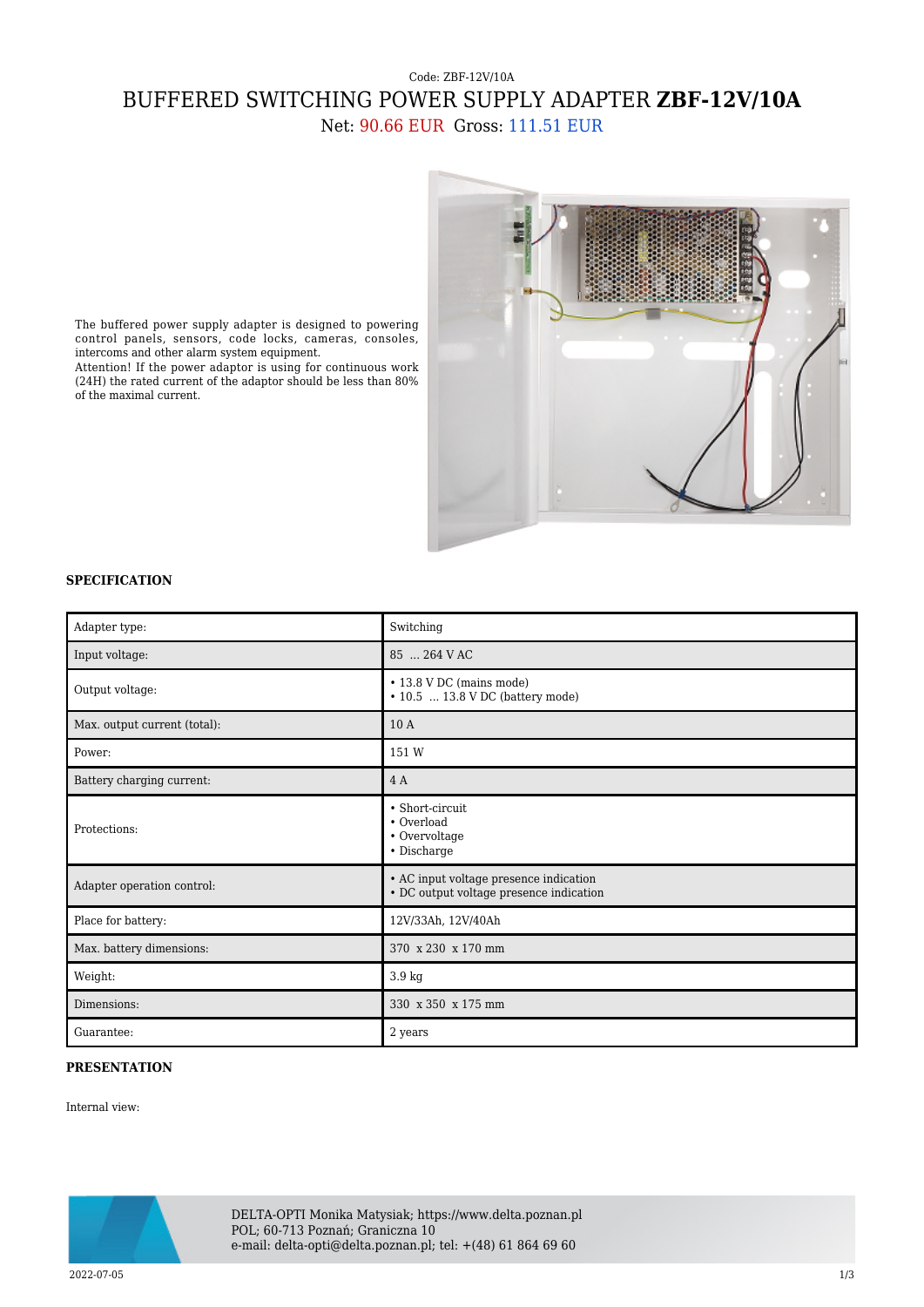

Front view:



## Rear view:





DELTA-OPTI Monika Matysiak; https://www.delta.poznan.pl POL; 60-713 Poznań; Graniczna 10 e-mail: delta-opti@delta.poznan.pl; tel: +(48) 61 864 69 60

2022-07-05 2/3